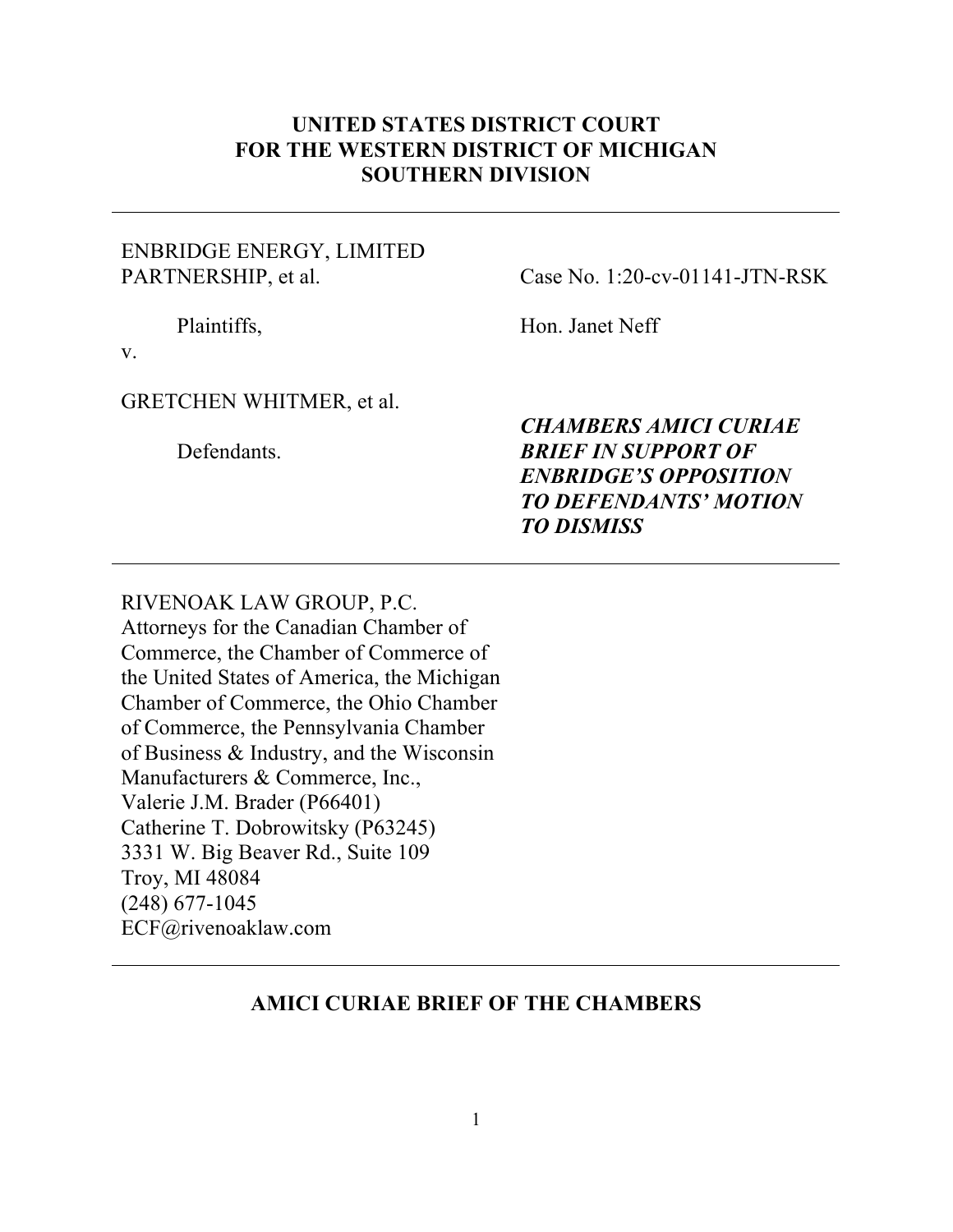## **TABLE OF CONTENTS**

| II. Michigan law preferences federal jurisdiction to resolve issues of federal law. 3 |
|---------------------------------------------------------------------------------------|
| III. State officials should not be able to evade federal review by refusing to        |
| IV. Orders by state officials, even if unenforced, negatively impact business.  7     |
| A. The shutdown order may prevent Enbridge from securing permits to                   |
| B. Unenforced state orders have chilling effects on business generally 10             |
|                                                                                       |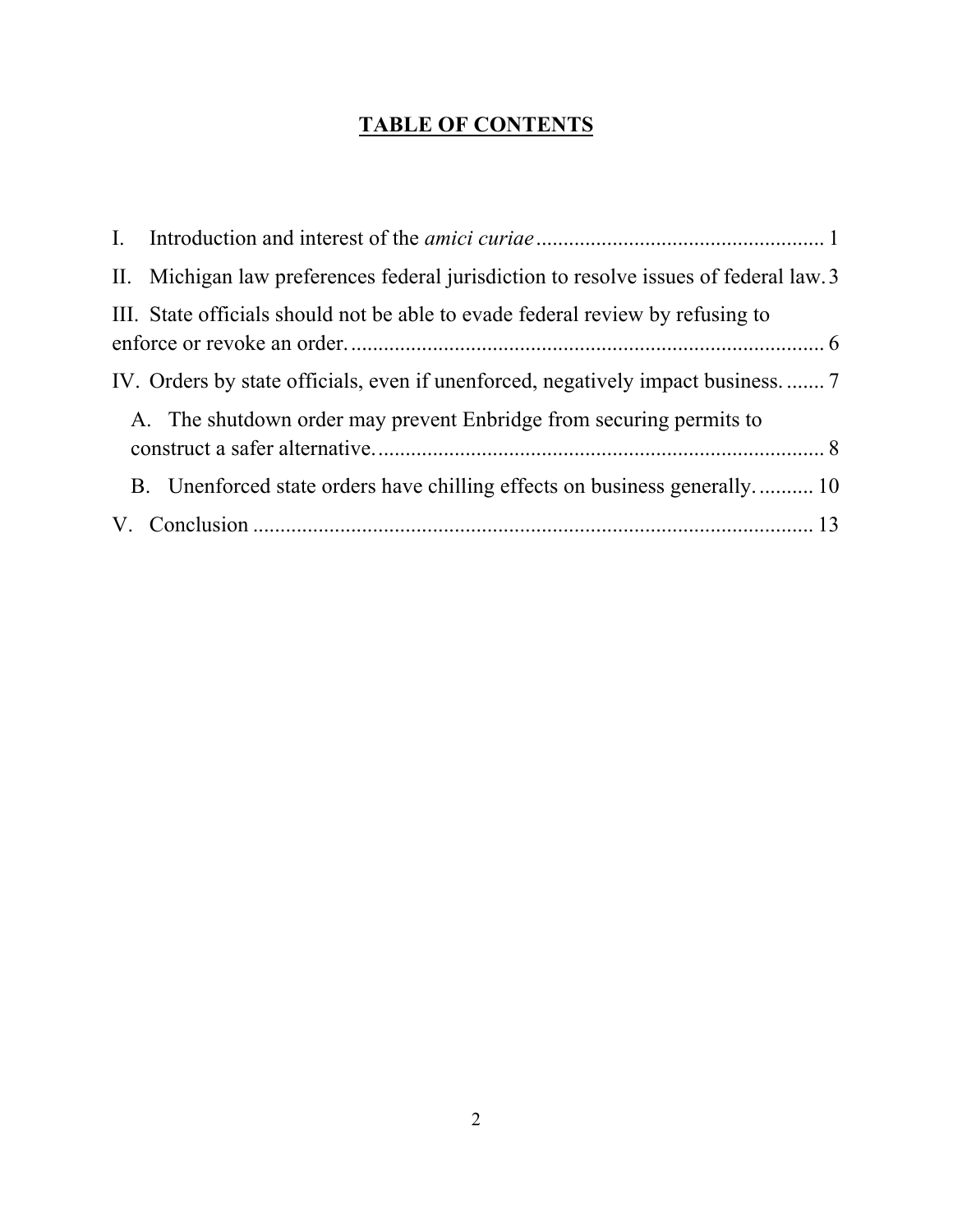## **TABLE OF AUTHORITIES**

| Cases                                                                              |
|------------------------------------------------------------------------------------|
|                                                                                    |
| Allstate Ins. Co. v. McCarn, 471 Mich. 283, 683 N.W.2d 656 (2004) 12               |
|                                                                                    |
|                                                                                    |
|                                                                                    |
| Hobbs v. Shingobee Builders, Inc., No. 307359, 2013 WL 5951707 (Mich. Ct.          |
| Michigan State Emps. Ass'n v. Civ. Serv. Comm'n, 177 Mich. App. 231, 441           |
| Michigan v. Enbridge Energy, Ltd., 2021 WL 5355511 (W.D. Mich., Nov. 16,           |
| Regents of Univ. of Michigan v. St. Jude Med., Inc., Case No. 12-12908, 2013 WL    |
| State of Michigan, et al. v. Enbridge Energy Limited Partnership, et al., Case No. |
| <b>Statutes</b>                                                                    |

#### **Statutes**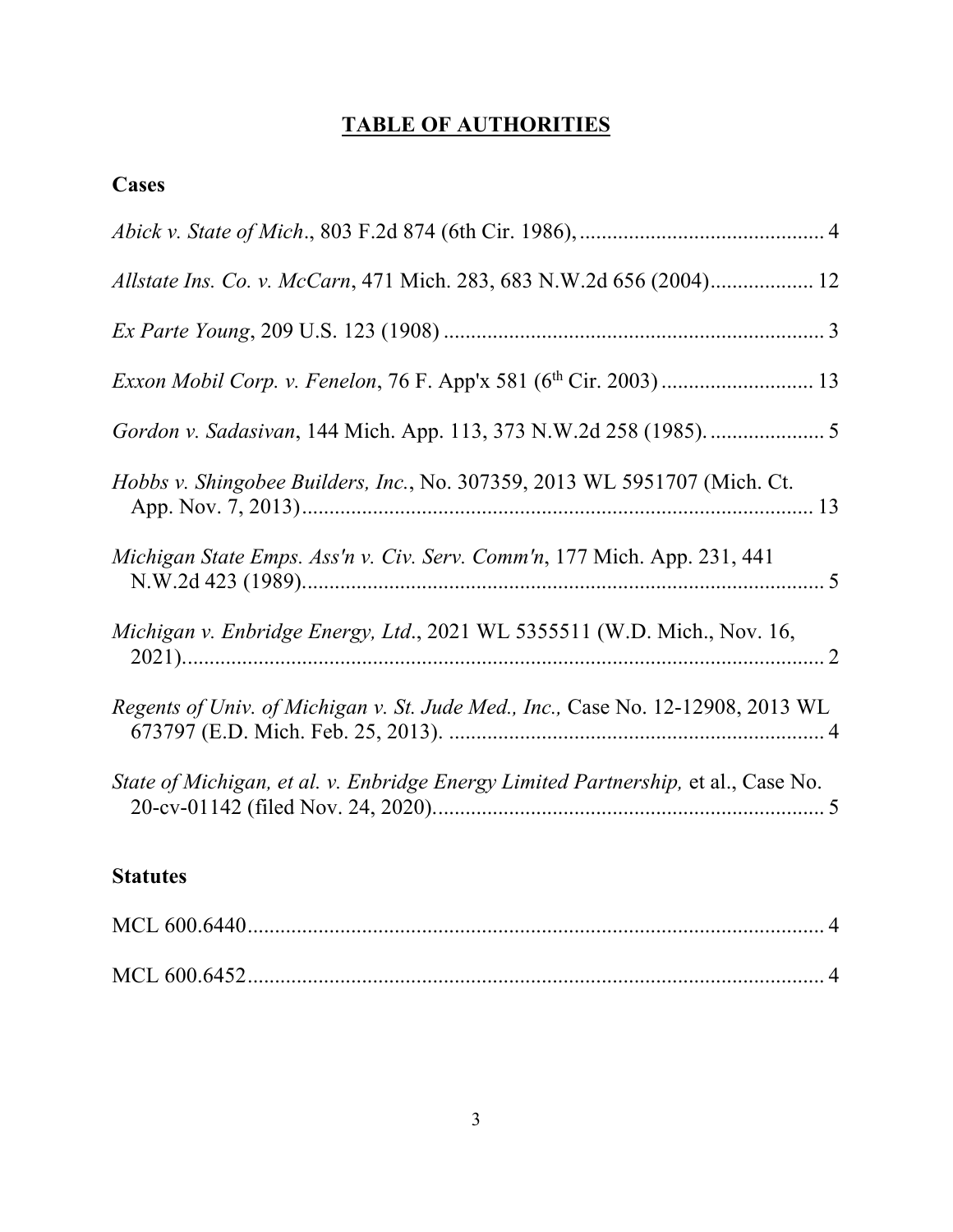## **Other Authorities**

| Corrected Direct Testimony of Michael Mooney, MPSC case No. U-20763,                                                                                                                                                        |  |
|-----------------------------------------------------------------------------------------------------------------------------------------------------------------------------------------------------------------------------|--|
| Direct Testimony of Peter Howard, MPSC case No. U-20763, Docket No. 865 9                                                                                                                                                   |  |
| Press Release, The Office of Governor Gretchen Whitmer, Governor Whitmer<br>Takes Action to Protect the Great Lakes (November 30, 2021), available at<br>https://www.michigan.gov/whitmer/0,9309,7-387-90499 90640-573181-- |  |
| Supplemental Br. of Attorney General, McKenzie et al. v. Dep't of Corrections,                                                                                                                                              |  |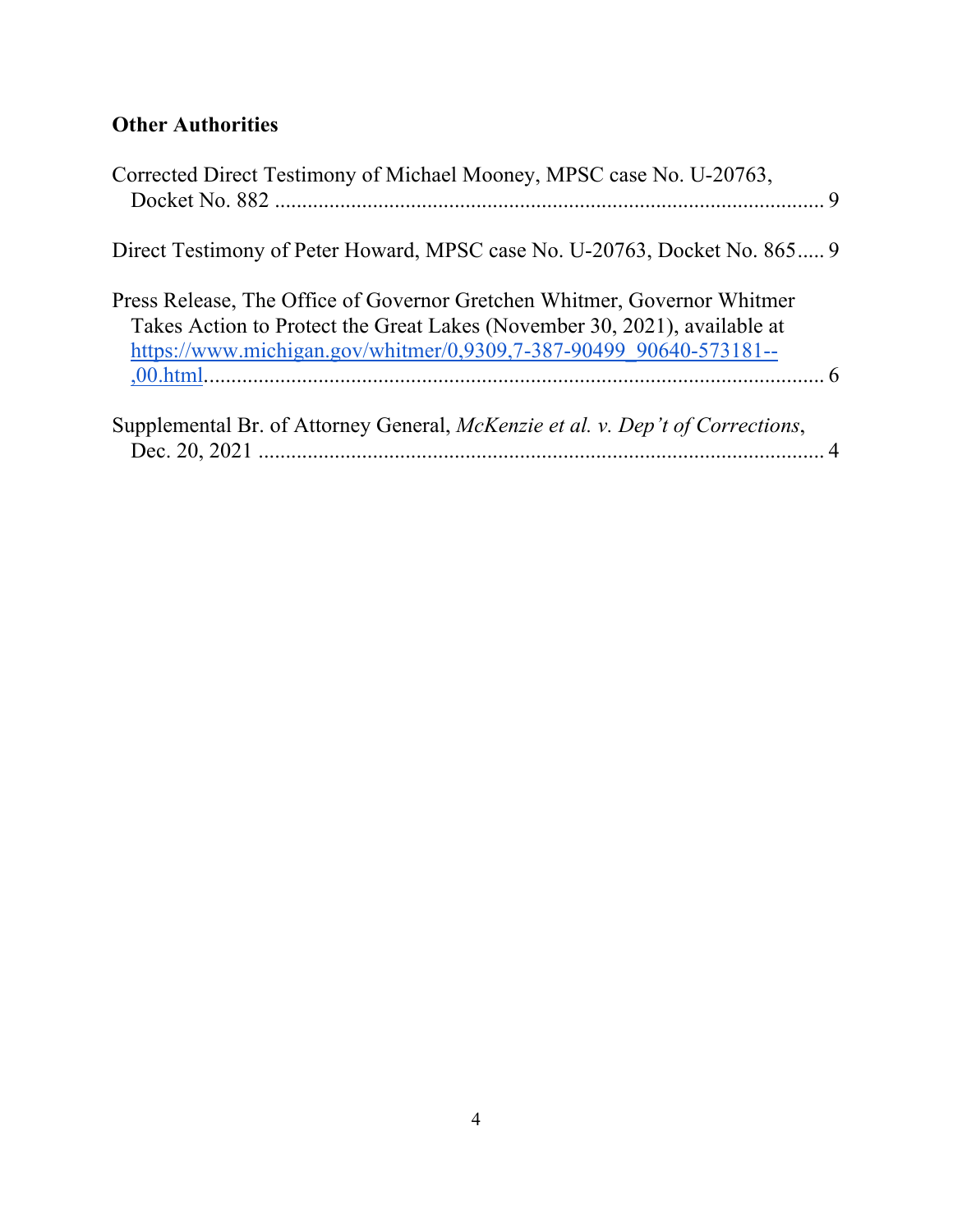#### **I. Introduction and interest of the** *amici curiae*

The Canadian Chamber of Commerce, the Chamber of Commerce of the United States of America, the Michigan Chamber of Commerce, the Ohio Chamber of Commerce, the Pennsylvania Chamber of Business and Industry, and the Wisconsin Manufacturers and Commerce, Inc. (collectively, the "Chambers") respectfully submit this amici curiae brief in support of Plaintiffs' ("Enbridge") opposition to the Defendants' motion to dismiss and in accordance with this Court's December 9, 2021. Order, ECF No. 42. 1

The decision in this case will affect business and the Chambers' members throughout the United States and Canada. The shutdown order purports to force the closure of a segment of an interstate, cross-border petroleum pipeline—known

<sup>&</sup>lt;sup>1</sup> Rivenoak Law Group, P.C. authored the brief in whole, with input from its clients, and did not make a monetary contribution intended to fund the preparation or submission of the brief. No monetary contributions intended to fund the preparation or submission of the brief were made by a person other than the *amici curiae*. Rivenoak Law Group, P.C. certifies this brief is in compliance with the length limits set by this Court's order of December 9, 2021 and otherwise in compliance with the local rules of the Western District of Michigan.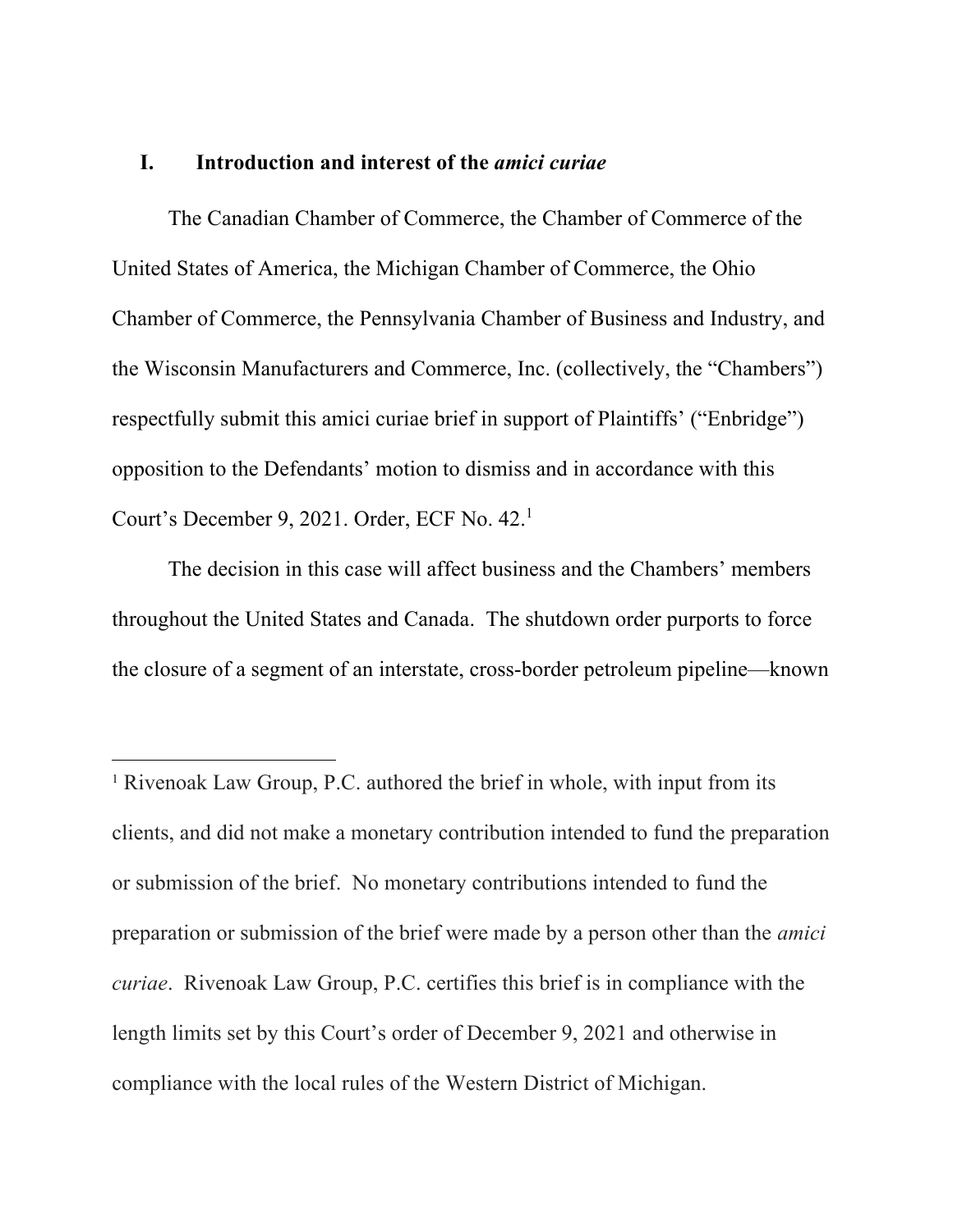as Line 5. Shutting down the pipeline would carry tremendous negative consequences for the Chambers' members and the economies of the United States and Canada. Such a shutdown would constrain an already disrupted energy supply, an especially problematic development given recent decisions related to importation of petroleum products from Russia.

The procedural history of this case is also troubling to the Chambers, as it appears to be a deliberate attempt to evade judgment by the federal courts of whether Defendants' actions run afoul of federal law. Defendants attempted to judicially enforce their shutdown order against Enbridge. But when this Court agreed that determining the legality of their actions would require deciding "disputed and substantial federal issues," and thus the case belonged in federal court, they suddenly lost interest in enforcing the order. *Michigan v. Enbridge Energy, Ltd*., 2021 WL 5355511, at \*8 (W.D. Mich., Nov. 16, 2021). Instead of trying to defend their actions, or alternatively, withdrawing the shutdown order they are unwilling to enforce, the state officials are attempting to have their cake and eat it too. They are now trying to close the federal courthouse doors to a determination of whether the shutdown order is illegal under federal law (despite the clear application of the *Ex Parte Young2* exception to Eleventh Amendment

<sup>2</sup> *Ex Parte Young*, 209 U.S. 123 (1908).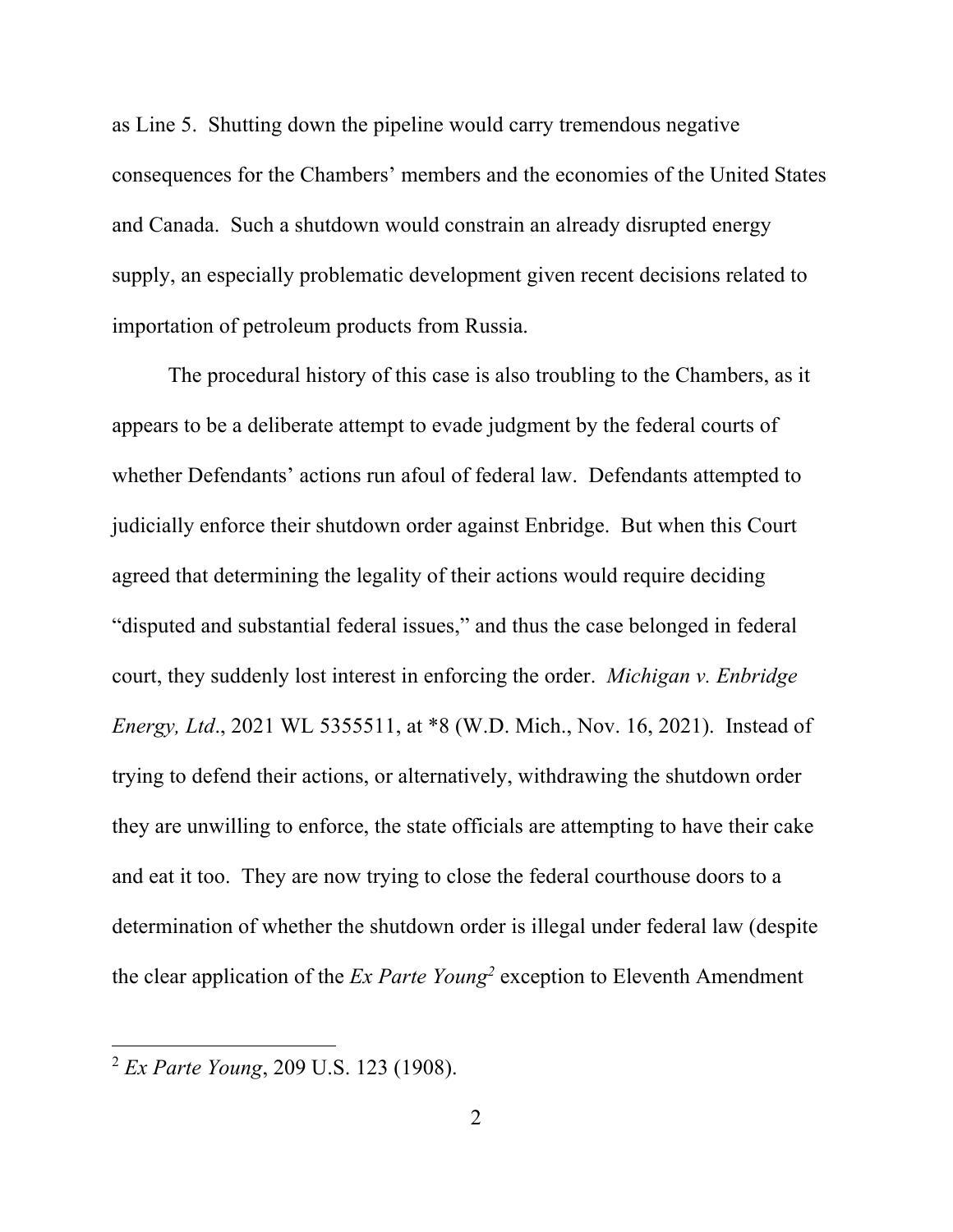immunity), while leaving the order in place. Such tactics waste judicial resources and impose significant costs on litigants. As the Chambers argued previously, this case presents an issue of great importance to the federal system and thus belongs in federal court. Moreover, it is important to allow businesses access to federal courts for federal law challenges to state officials' actions and orders.

This Court has jurisdiction and should deny Defendants' motion.

# **II. Michigan law preferences federal jurisdiction to resolve issues of federal law.**

Michigan law explicitly prefers federal forums to state courts when hearing federal claims, even when those claims are brought against the State. MCL 600.6440 ("No claimant may be permitted to file claim in said court against the state nor any department, commission, board, institution, arm or agency thereof who has an adequate remedy upon his claim in the federal courts."). Although courts have held that MCL 600.6440 does not waive Eleventh Amendment immunity, *Abick v. State of Mich*., 803 F.2d 874, 877 (6th Cir. 1986), in general, "such actions should be filed in federal court" MCL 600.6452(1). Thus, in Michigan, "where a claimant has an adequate remedy in federal court, the Court of Claims is stripped of subject matter jurisdiction to hear the claim." *Regents of*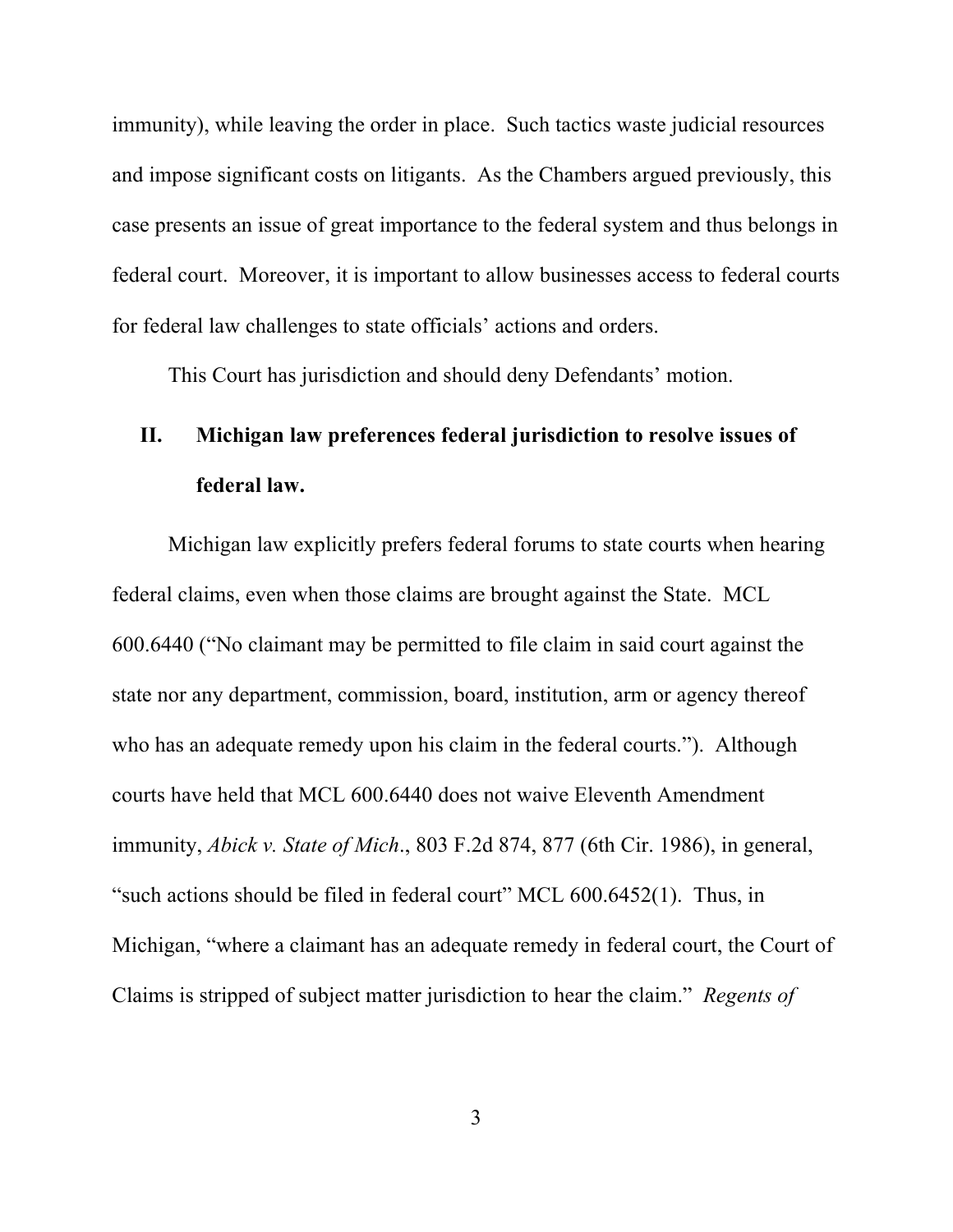*Univ. of Michigan v. St. Jude Med., Inc.,* Case No. 12-12908, 2013 WL 673797, at \*3 (E.D. Mich. Feb. 25, 2013).

The Michigan Attorney General, too, has pressed to have the federal courts decide federal law questions, recognizing the "specific competence" of the federal courts to decide those matters. As the Attorney General recently explained, federal courts have the "appropriate expertise" and "specific competence of federal courts over federal law." Exhibit A, Supplemental Br. of Attorney General, *McKenzie et al. v. Dep't of Corrections*, Dec. 20, 2021 at 1, 2.

When a plaintiff alleges facts supporting an *Ex Parte Young* exception to Eleventh Amendment immunity, Michigan courts have found the "Eleventh Amendment does not foreclose plaintiff from seeking a remedy for his claim in federal court." *Gordon v. Sadasivan*, 144 Mich. App. 113, 119, 373 N.W.2d 258, 261 (1985). It is only when Eleventh Amendment immunity applies that there is no federal remedy and the state courts can resolve the claims. *Michigan State Emps. Ass'n v. Civ. Serv. Comm'n*, 177 Mich. App. 231, 238, 441 N.W.2d 423, 427 (1989). Thus, a business in Michigan that believes that an order by a state official is illegal under federal law and that its suit is permitted under the *Ex Parte Young* line of cases is directed by state law and precedent to seek disposition of those claims in federal court, as Enbridge did here.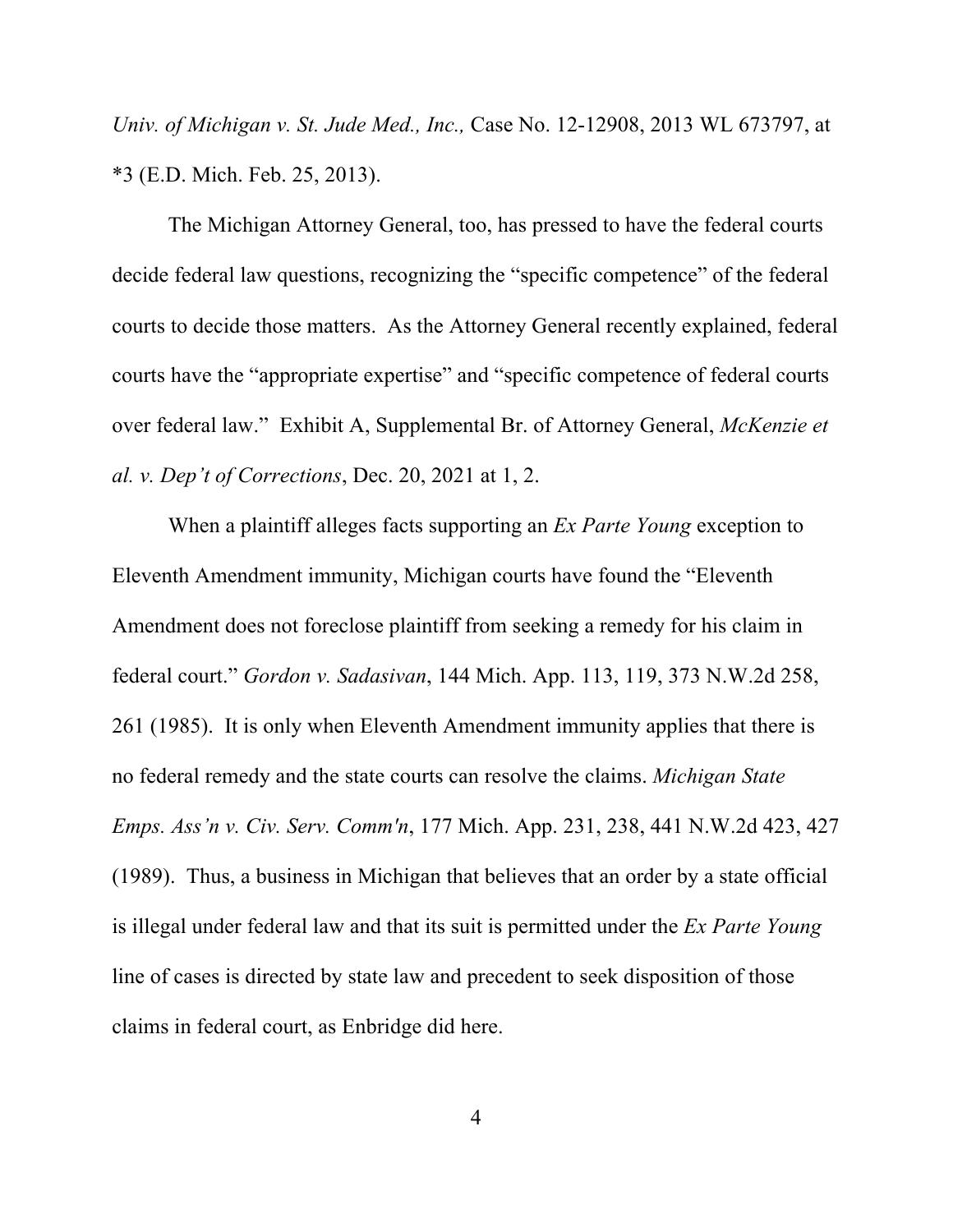Additionally, a business is entitled to raise these claims as a defense to suit, as Enbridge first did when the State sued to enforce the shutdown order. Arguing that the federal law issues involved were substantial and decisive, Enbridge sought to remove the case to this Court. *State of Michigan, et al. v. Enbridge Energy Limited Partnership,* et al., Case No. 20-cv-01142 (filed Nov. 24, 2020). On Nov. 11, 2021, this Court granted Enbridge's motion, finding that the underlying questions "necessarily turn[] on the interpretation of federal law […] and this Court is an appropriate forum for deciding these disputed and substantial federal issues." Opinion and Order at 15. In response, the Governor abandoned efforts to enforce the shutdown order—for the explicit reason of avoiding resolution of these arguments by the federal court. Press Release, The Office of Governor Gretchen Whitmer, Governor Whitmer Takes Action to Protect the Great Lakes (November 30, 2021), available at https://www.michigan.gov/whitmer/0,9309,7-387- 90499 90640-573181--,00.html.

In its amicus brief to this Court, the Attorneys General of Minnesota, et al. argued that "Enbridge must make its arguments as defenses to Michigan's state law claims and not as affirmative claims in a federal suit, even if Enbridge would prefer a federal forum." Br. at 2. This is both ironic and problematic, for the reasons explained above. First, Enbridge already sought to make its arguments as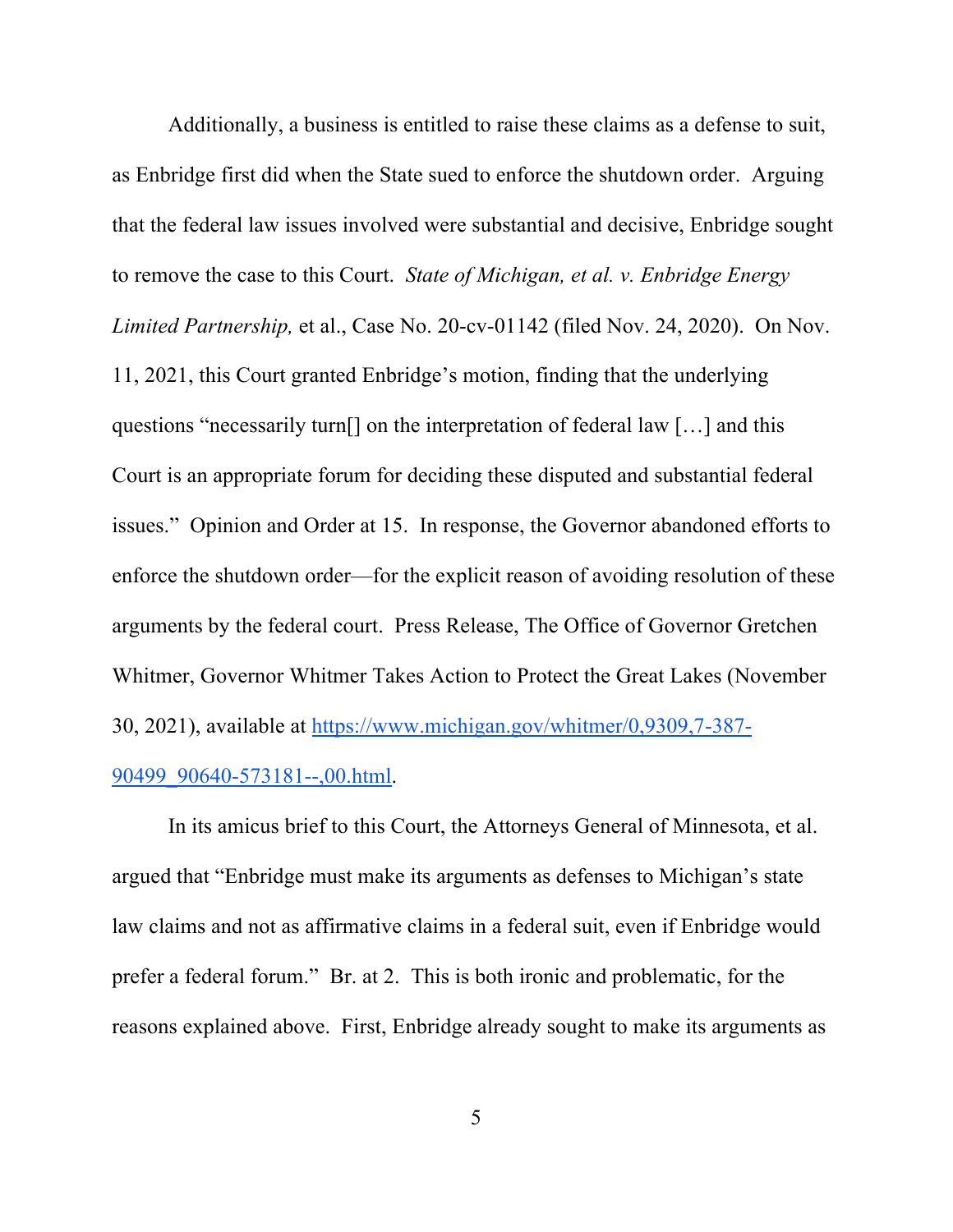defenses, but the State blocked those efforts by dismissing its suit against Enbridge rather than allow this Court to resolve Enbridge's defenses. Second, whether or not Enbridge preferred a federal forum, Michigan law directs that a federal forum should resolve questions of federal law—in other words, that a complaint like this be filed in federal court.

Arguing that these claims may be raised *only* as defenses is another way of saying that states ought to have the power to thwart claims that may be brought under *Ex Parte Young* from being heard altogether. Nothing in the law requires this Court to allow state officials to issue orders and permanently evade the application of federal law to those orders.

# **III. State officials should not be able to evade federal review by refusing to enforce or revoke an order.**

The Supreme Court has long recognized that the doctrine of *Ex Parte Young*, which allows suit in federal court for violations of federal law by state officials, is necessary if "the Constitution is to remain the supreme law of the land." *Alden v. Maine*, 527 U.S. 706, 747 (1999). That is because the Eleventh Amendment otherwise bars certain suits in federal court against a State. *Id.* at 755. Without the *Ex Parte Young* exception, States could rely on their Eleventh Amendment immunity to evade compliance with federal law requirements, even though "States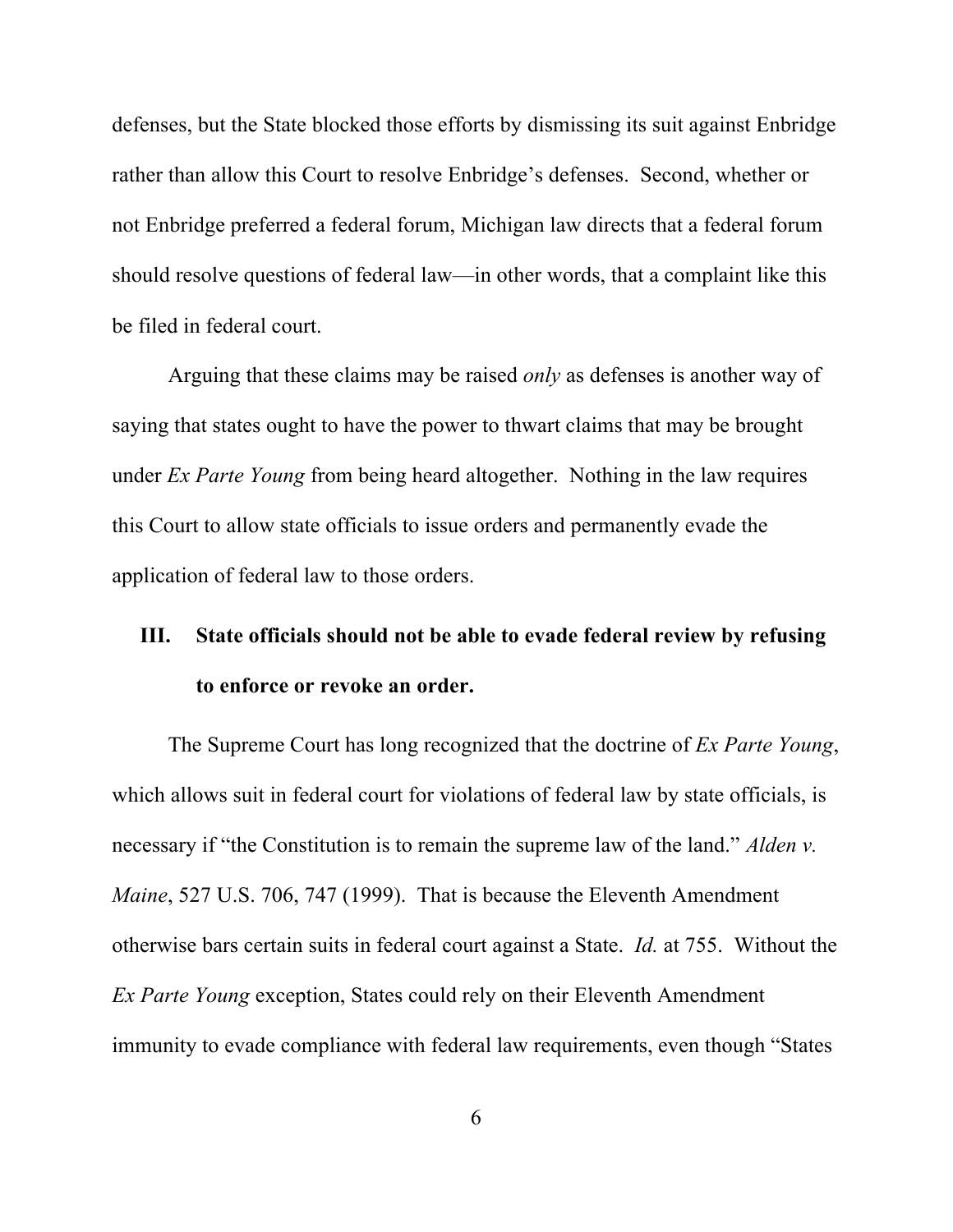and their officers are bound by obligations imposed by the Constitution and by federal statutes that comport with the constitutional design." *Id.*

Plaintiffs' response brief summarizes well why their suit is not barred by state sovereignty protections of the Eleventh Amendment, and the Chambers will not repeat these arguments here. Simply put, the real interests served by the Supremacy Clause of the U.S. Constitution should not be sacrificed to a flawed reading of the limited exceptions to *Ex Parte Young*. Given the interstate and international implications of this case, those interests are strongly present in this matter.

# **IV. Orders by state officials, even if unenforced, negatively impact business.**

As this Court knows, Defendants dropped an attempt to enforce the shutdown order when faced with having to defend federal law claims against it in federal court. Even still, that shutdown order remains in place. That carries real harm to Enbridge and to businesses that depend on the interstate and international energy economy to function smoothly.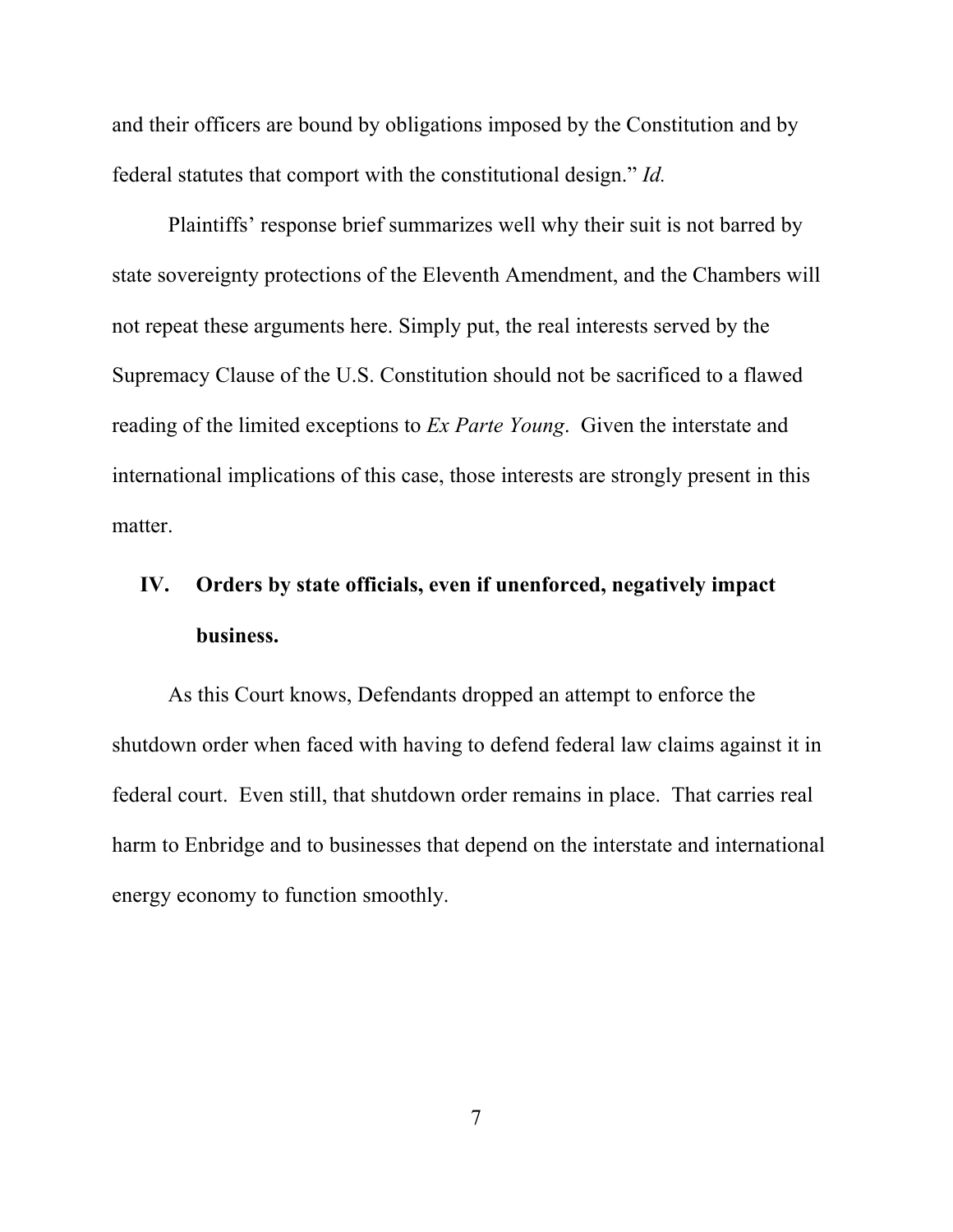# **A. The shutdown order may prevent Enbridge from securing permits to construct a safer alternative.**

This case presents an explicit illustration of the negative effects of an unenforced government order. Enbridge is seeking required federal and state regulatory approvals to replace the twin pipelines with a tunnel in the Straits bedrock to house a new petroleum pipeline. Opponents of the project are arguing that the shutdown order alters the environmental analyses that are done as part of those regulatory approvals.

For instance, Plaintiff is currently engaged in ongoing proceedings before the Michigan Public Service Commission ("MPSC") for key permissions related to the tunnel project. The MPSC is required, as part of the process, to analyze the environmental impact of the proposed project. In those proceedings, several parties have recently argued that because the shutdown order exists, the MPSC must evaluate the proposed replacement segment as if there were no petroleum pipelines currently operating in the Straits, rather than as a replacement for the operating pipelines. (A similar issue may arise in the U.S. Army Corps of Engineers permitting process that is also ongoing.)

Compare two pieces of testimony from expert witnesses in the MPSC case. Dr. Peter Howard, a witness for the Environmental Law and Policy Center, relied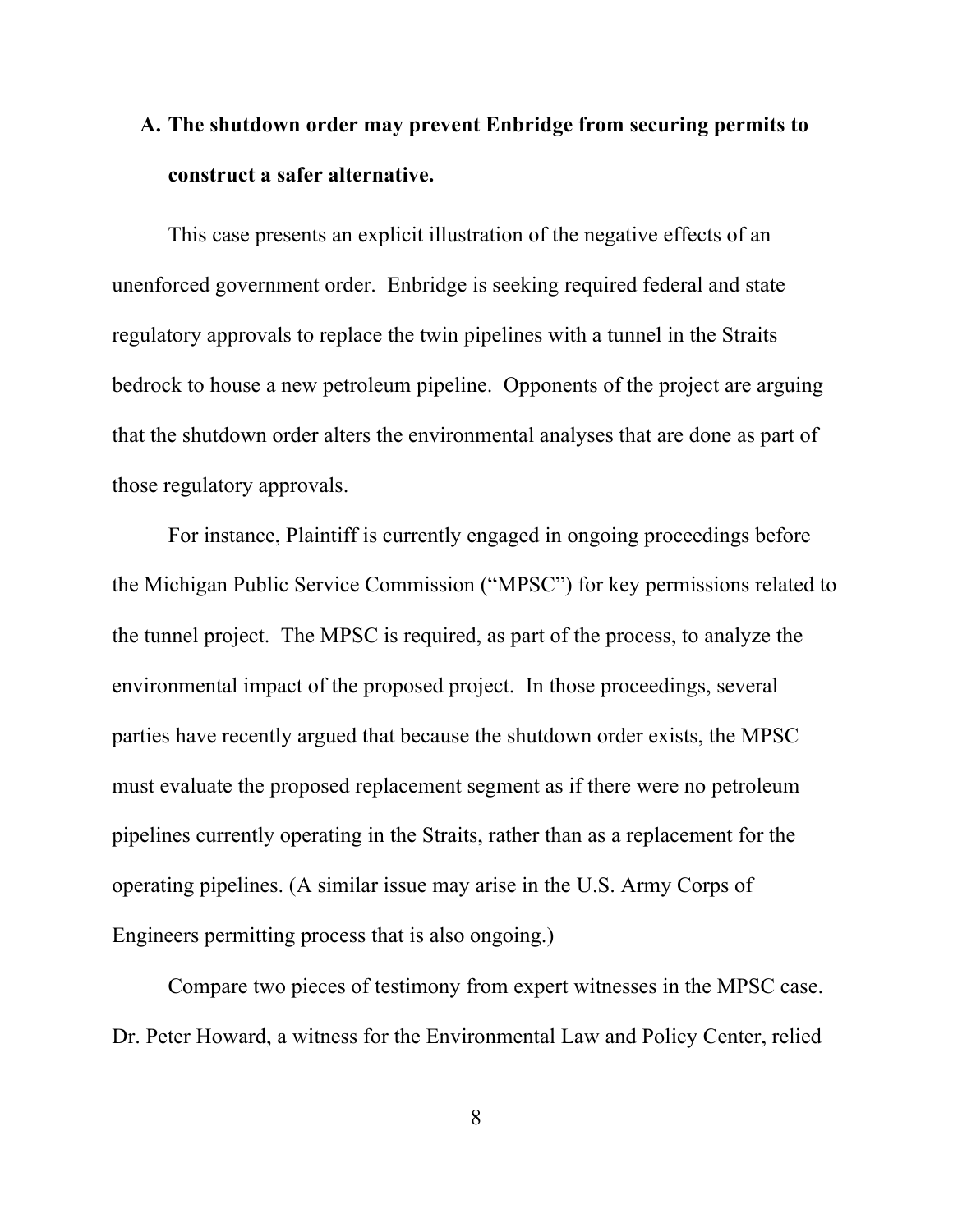on the existing shutdown order to argue that the baseline for the required environmental analyses must assume no oil or natural gas liquids are today flowing through the Straits and must be premised on "allowing the existing pipelines to shut down, and not building a tunnel or installing any replacement pipelines." Direct Testimony of Peter Howard, MPSC case No. U-20763, Docket No. 865, p. 5, lines 18-19. Conversely, Michael Mooney, a witness for Mackinac Straits Corridor Authority, testified that "placing Line 5 inside the tunnel reduces the risk of leaking products reaching the Great Lakes to practically zero…This is a notable reduction in environmental risk from the current dual pipeline configuration on the lakebed." Corrected Direct Testimony of Michael Mooney, MPSC case No. U-20763, Docket No. 882, p. 6 lines 16-20. In short, whether the project is environmentally beneficial is a more complicated analysis if governmental agencies must analyze a fictional reality in which resources no longer flow through the pipelines.

This is one clear example of the way the shutdown order, even unenforced, continues to impact Enbridge—making it more difficult for Enbridge to obtain necessary federal and state permits for safety improvements. Should permits be denied as a result, not only will the unenforced order have serious legal consequences, but Plaintiffs will also be under no further legal obligation to the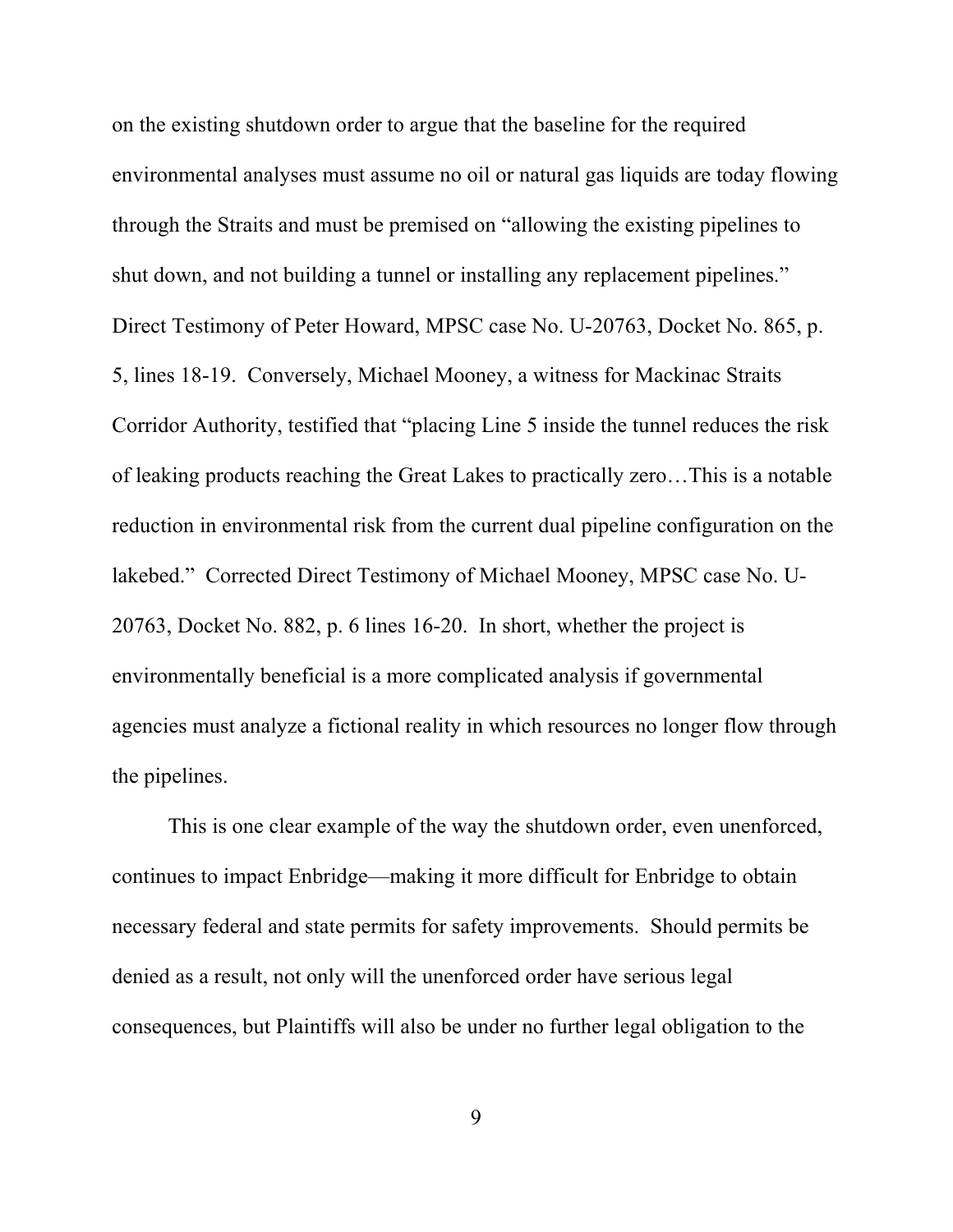State to construct that safer alternative. In other words, a consequence of Governor Whitmer's decision to leave the challenged shutdown order in place could be that oil continues to flow through the Straits of Mackinac for the foreseeable future.

### **B. Unenforced state orders have chilling effects on business generally.**

Even setting aside the particular consequences of the state order in this case, the failure to allow Enbridge's challenge to proceed would cause broader harm to business. Businesses need the ability to challenge orders from state officials that they believe are illegal under federal law. Even unenforced orders can cause harm by chilling myriad legitimate business activities. Every day, businesses engaged in normal operations may find themselves caught up in varying political winds. They may choose to follow a federal mandate that is highly unpopular in their state. They may require current and potential employees to provide documentation required for federal compliance or contracting that state officials do not believe should be required as a condition of employment. They may choose to legally ship items in interstate commerce that a particular governmental official finds objectionable. They may choose to employ people who live in another state or country instead of residents of that state. Politically, it may be very appealing for state officials to issue orders to those businesses to halt their operations or change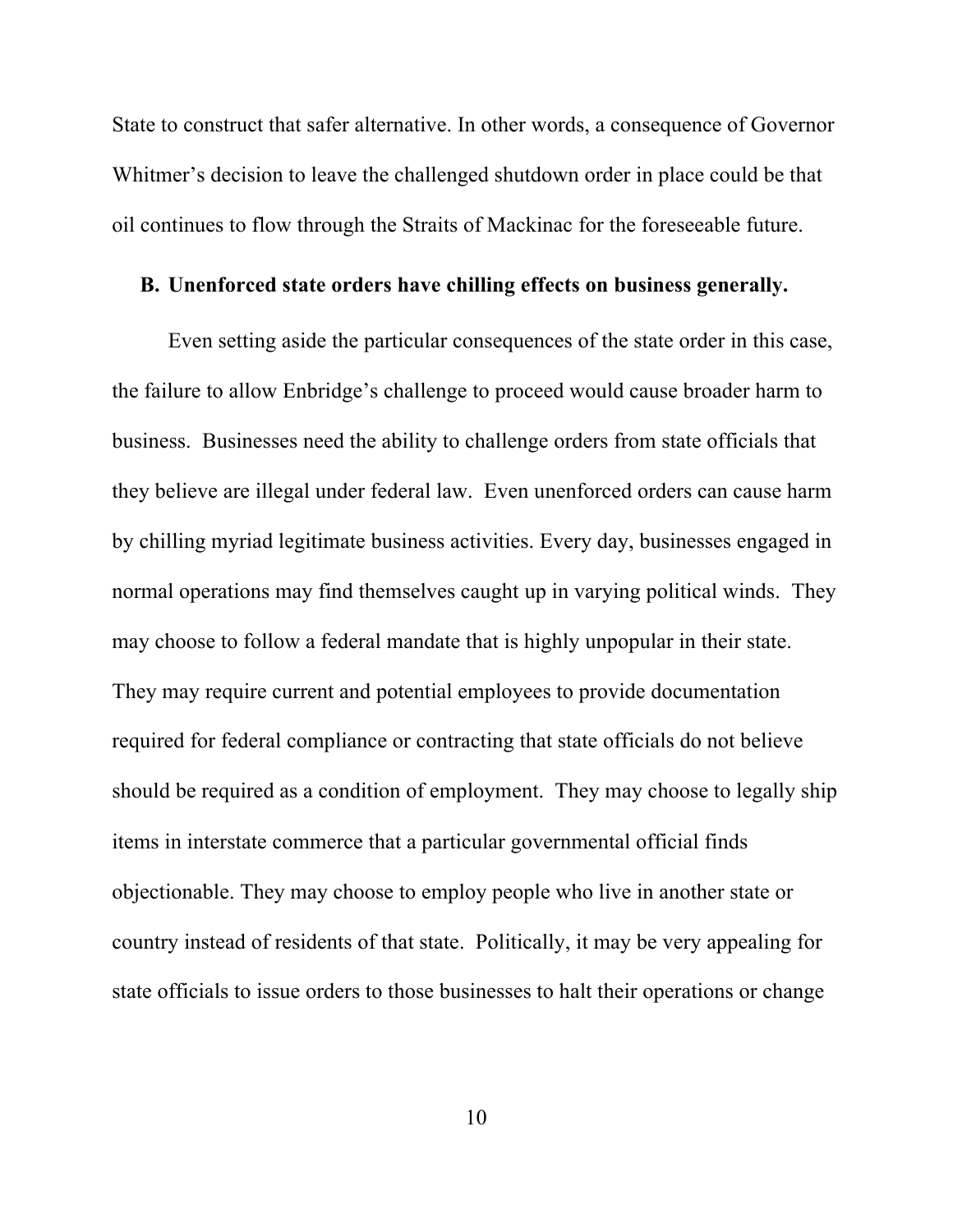their practices. It would be even more appealing if the officials could do so while insulating those orders from federal review.

Such a situation, however, would create and continue to cause harm to the affected business, even if state officials didn't immediately take actions to compel compliance through the courts. Such orders create uncertainty regarding ongoing operations and may pose a number of problems for the affected businesses. At the most basic level, businesses may be concerned that state officials could change their enforcement posture at any moment and impact operations. Even without additional judicial action from the state, many insurance policies exclude criminal acts from coverage, $3$  so questions may arise about whether businesses has or can obtain insurance coverage for their activities, and whether they can provide proof of insurance to current or potential customers.<sup>4</sup> It could also be significantly more

<sup>3</sup> *See Allstate Ins. Co. v. McCarn*, 471 Mich. 283, 289, 683 N.W.2d 656, 659 (2004) (citing an insurance policy provision as "commonly described as the criminal-acts exclusion").

<sup>4</sup> *See Hobbs v. Shingobee Builders, Inc.*, No. 307359, 2013 WL 5951707, at \*5 (Mich. Ct. App. Nov. 7, 2013) (noting contracts contained requirement for "additional insured endorsements policies").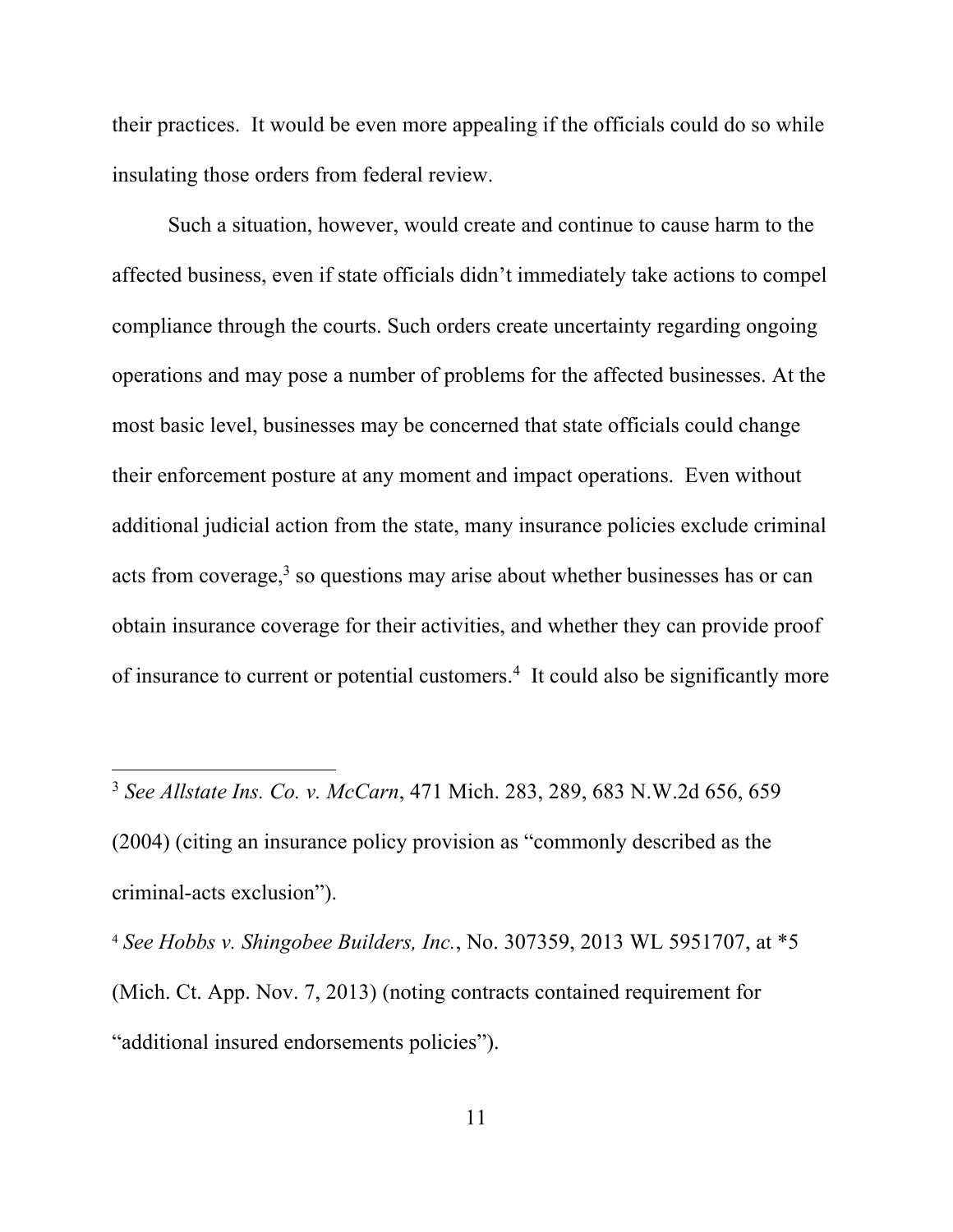difficult for a business subject to some orders to get financing for their activities, as commercial lending practices often require representations and warranties as the legality of the businesses' activities.<sup>5</sup> Any attempt to sell such a business would likely result in a lowered valuation due to the existence of the order, given all the potential negative effects on the day-to-day operations described above.

In addition to the impacts on existing operations, there are impacts to future business that are harder to quantify but no less real. Existing customers may seek alternative arrangements, fearful of being left without service suddenly. Employees may seek other employment to avoid the risk of losing their job suddenly or of being dragged into an eventual lawsuit. Potential counterparties for long-term contracts may be reluctant to commit due to the potential uncertainties, and business opportunities may be lost.

As these examples illustrate, there are substantial negative implications for business should this court allow Defendants to leave their order in place but evade review. Courts should be wary of creating a pathway for state officials to issue

<sup>5</sup> *See Exxon Mobil Corp. v. Fenelon*, 76 F. App'x 581, 587 (6th Cir. 2003) (contract's representation and warranty section contained provision requiring compliance with all laws).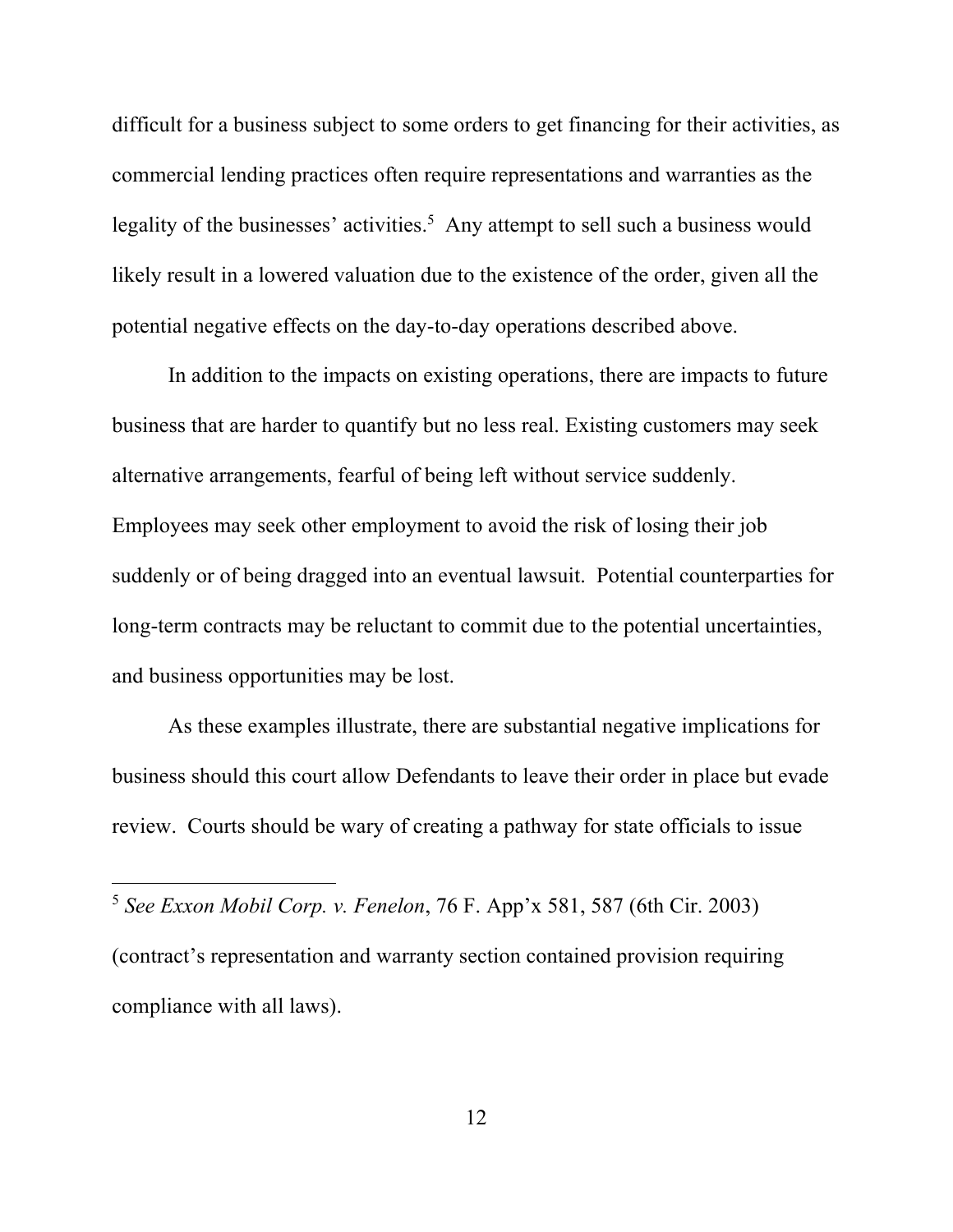orders that are illegal under federal law and at the same time bar the federal courthouse doors to the affected businesses. This is exactly the kind of situation that the *Ex Parte Young* exception to Eleventh Amendment immunity is designed to prevent. This case illustrates both the appropriateness of that exception, and the dangers of finding it does not apply.

#### **V. Conclusion**

Application of the *Ex Parte Young* exception to Eleventh Amendment immunity is appropriate and allows this case to continue in federal court. Finding otherwise condones Defendants' attempts to evade federal review and thwarts Enbridge's rightful federal challenge to the shutdown order.

The State's litigation tactics were designed specifically and explicitly to avoid a federal court determination of the legality of their actions under federal law. This is not a case where the State merely has a general distrust of federal courts, as the State of Michigan's own laws prefer federal court determinations on cases in which a federal remedy is available. Rather, this is a case in which the shutdown order was vulnerable to challenge and State officials seemingly determined that they could simply leave it in place without enforcing it through the federal courts. This does not accord with the rule of law. It leaves Enbridge in the shadow of uncertainty and chills business more broadly.